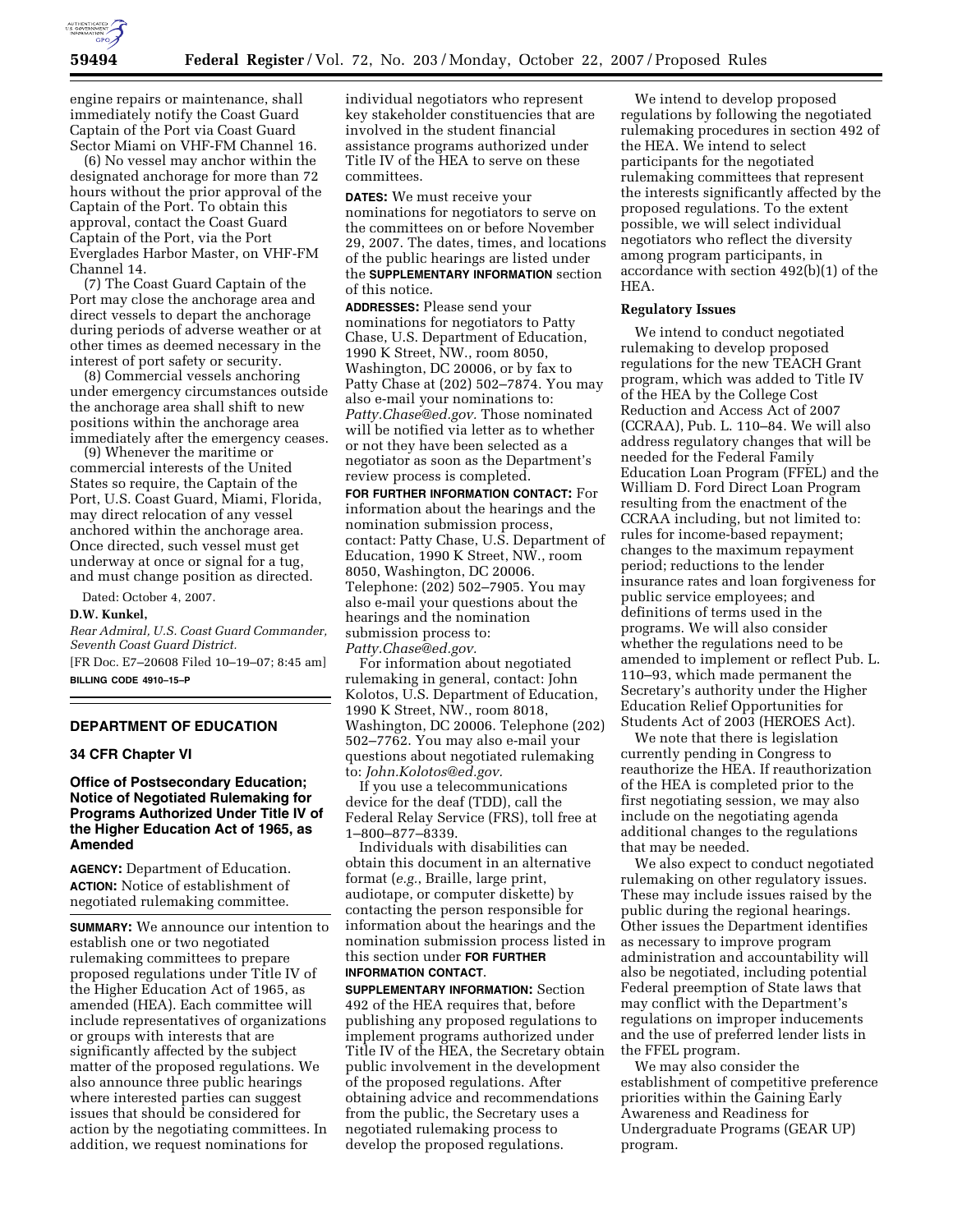#### **Structure of the Committees**

We anticipate having one or two negotiating committees based upon the nature of the topics to be negotiated. The number of committees and their organization will be determined as necessary, depending upon the comments received as a result of this notice. If one negotiating committee is established, it will address all of the regulatory issues that we identify. If two negotiating committees are established, one negotiating committee would address issues related to the Federal student loan programs authorized by Title IV, Parts B and D of the HEA and the other committee would focus on TEACH Grants and other issues.

Our goal is to establish committees that will allow significantly affected parties to be represented while keeping the committees' size manageable.

We strongly encourage nominations of individuals from coalitions of individuals and organizations representing the constituencies identified below. Moreover, the Department encourages nominations of individuals who are actively involved in administering the Federal programs that are the subject of these negotiated rulemaking sessions and who can represent the interests of groups that are significantly affected by the regulations. The committee or committees can create subgroups to discuss particular topics, such as TEACH Grants, Income-Based Repayment, or the definition of a nonprofit holder. The subgroup can also involve in its discussions additional individuals who are not members of the committees. Individuals who are not selected as members of a committee can attend committee meetings, access the individuals representing their constituencies, and participate in informal working groups on various issues between the meetings. Committee meetings will be open to the public.

We have identified the following constituencies as having interests that are significantly affected by the subject matter of the negotiated rulemaking process. The Department anticipates that individuals representing each of these constituencies will participate as members of one or more of the negotiated rulemaking committees. These constituencies are:

• Students.

• Legal assistance organizations that represent students.

• Financial aid administrators at institutions of higher education.

• Business officers and bursars at institutions of higher education.

• Institutional servicers (including collection agencies).

• State higher education executive officers.

• State Attorneys General and other appropriate State officials.

• Business and industry.

• Institutions of higher education eligible to receive Federal assistance under Title III, Parts A and B, and Title V of the HEA, which include Historically Black Colleges and Universities, Hispanic-Serving Institutions, American Indian Tribally Controlled Colleges and Universities, Alaska Native and Native Hawaiian-Serving Institutions, and other institutions with a substantial enrollment of needy students as defined in Title III of the HEA.

• Two-year public institutions of higher education.

• Four-year public institutions of higher education.

• Private, non-profit institutions of higher education.

• Private, for-profit institutions of higher education.

• Institutions of higher education that prepare teachers.

• Organizations that represent teachers.

• Guaranty agencies and guaranty agency servicers (including collection agencies).

• Lenders, secondary markets, and loan servicers.

• Accrediting agencies.

While an individual selected to represent a constituency may be an employee, official, or representative of a specific group, institution, or industry participant, the individual will be expected to represent the interests of the entire constituency that the individual has been designated to represent on the committee and to confer with other individuals and representatives of groups within that constituency.

Nominations should include the following information:

• The name of the nominee, the organization the individual works for, if any, and a description of the interests that the individual represents.

• Evidence of support from individuals or groups of the constituency that the nominee will represent.

• The nominee's commitment that the nominee will actively participate in good faith in the development of the proposed regulations.

• The nominee's contact information, including address, phone number, fax number, and e-mail address.

### **Schedule for Negotiations**

We anticipate that the negotiating committee(s) will meet in the

Washington, DC, area three or more times beginning in January 2008 and concluding no later than April 2008. The dates and locations of these meetings will be published in a subsequent notice in the **Federal Register**, and will be posted on the Department's Web site at: *http:// www.ed.gov/policy/highered/reg/ hearulemaking/2008/index2008.html*.

We will post the schedule for negotiations on this same Web site. Each committee must use electronic mail to exchange documents and discuss proposals between meetings. We anticipate that the schedule will allow sufficient time for us to provide the public with a 60-day comment period for the proposed regulations resulting from the negotiated rulemaking process and sufficient time to address any issues raised in the comment period, while meeting the November 1 statutory deadline for publishing student financial assistance final regulations.

#### **Regional Hearings**

We will hold three public regional hearings for interested parties to discuss the agenda for the negotiated rulemaking sessions. These hearings will be held on—

November 2, 2007, at the Sheraton New Orleans, 500 Canal Street, in New Orleans, Louisiana;

November 16, 2007, at the U.S.

Department of Education in

Washington, DC; and

November 29, 2007, at the Manchester Grand Hyatt San Diego, One Market Place, San Diego, California.

The regional hearings in New Orleans and San Diego will be held from 11 a.m.–3 p.m., local time. The hearing in Washington, DC will be held from 9 a.m.–4 p.m., local time.

Individuals desiring to present comments at the hearings are encouraged to do so. It is likely that each participant choosing to make a statement will be limited to five minutes. Individuals interested in making oral statements will be able to register to make a statement beginning at 10 a.m. for the regional hearings and at 8:30 a.m. on the day of the Washington hearing at the Department's on-site registration table on a first-come, first-served basis. If additional time slots remain, individuals may be given additional time to speak. If no time slots remain, the Department has reserved one additional hour at the end of the day for individuals who were not able to register to speak. The amount of time available will depend upon the number of individuals who register to speak. Speakers may also submit written comments.

<sup>•</sup> Trustees.